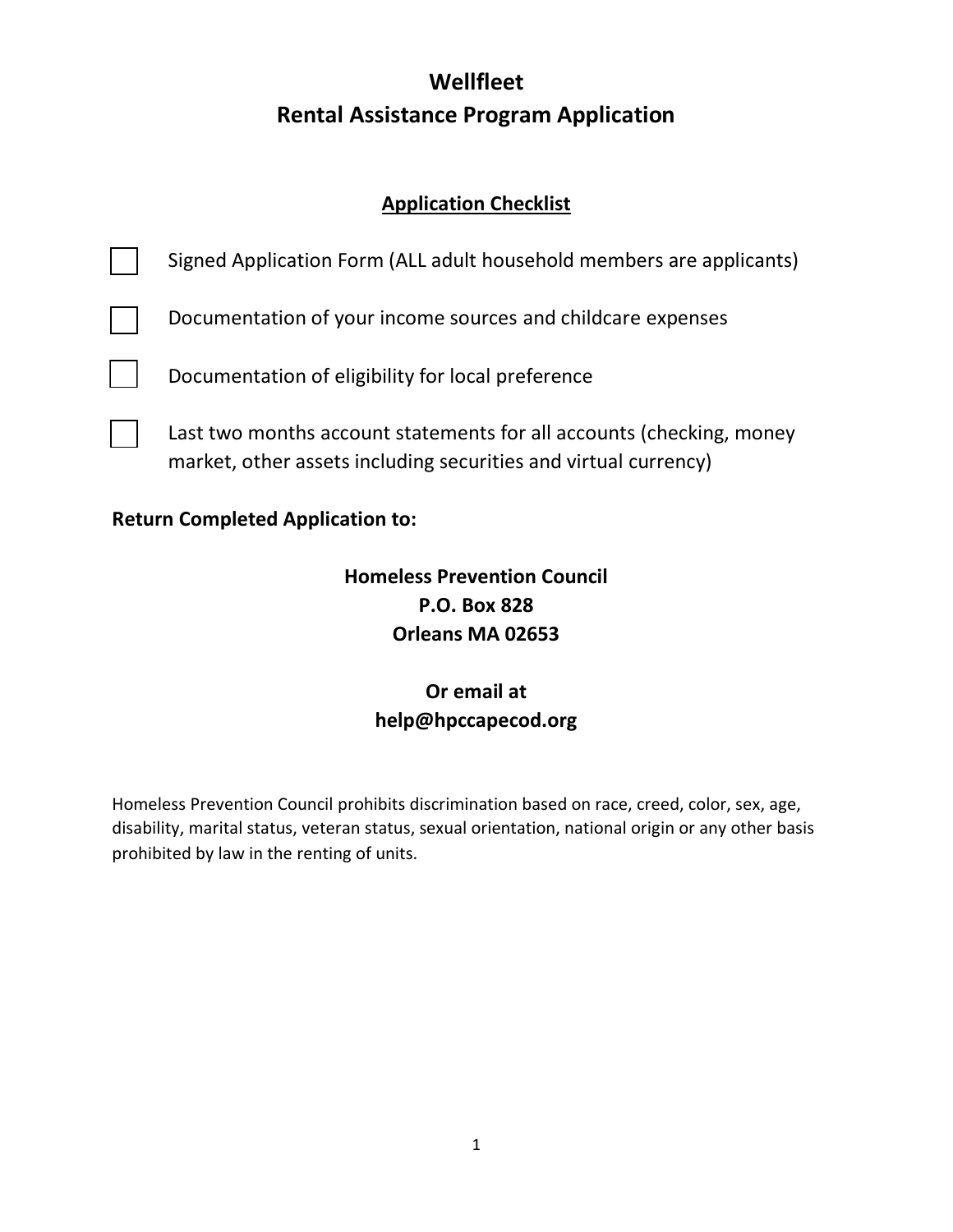### **Wellfleet Rental Assistance Application**

| <b>Applicant Name:</b> |                                                                                                                       |              |
|------------------------|-----------------------------------------------------------------------------------------------------------------------|--------------|
| Address:               |                                                                                                                       |              |
| City/Town:             |                                                                                                                       |              |
|                        |                                                                                                                       |              |
|                        |                                                                                                                       |              |
|                        | <u> 1989 - Johann Harry Harry Harry Harry Harry Harry Harry Harry Harry Harry Harry Harry Harry Harry Harry Harry</u> |              |
|                        |                                                                                                                       |              |
| Address:               |                                                                                                                       |              |
| City/Town:             |                                                                                                                       |              |
|                        |                                                                                                                       |              |
|                        |                                                                                                                       |              |
|                        | List All Household Members Including Yourself:                                                                        | Relationship |
| <b>Name</b>            | <b>Date of Birth</b>                                                                                                  | to Applicant |
|                        | 1. $\overline{\phantom{a}}$                                                                                           | Self         |
|                        |                                                                                                                       |              |
|                        |                                                                                                                       |              |
|                        |                                                                                                                       |              |
| $6.$                   |                                                                                                                       |              |

#### **ANNUAL HOUSEHOLD INCOME INFORMATION**

Households must meet certain maximum income limits to be eligible to participate in the Wellfleet Rental Assistance Program. Annual income is income from all sources, including all wages and salaries prior to deductions, overtime pay, commissions, tips, fees and bonuses, and other compensation for personal services, net business income, interest/dividend income, Social Security, Supplemental Social Security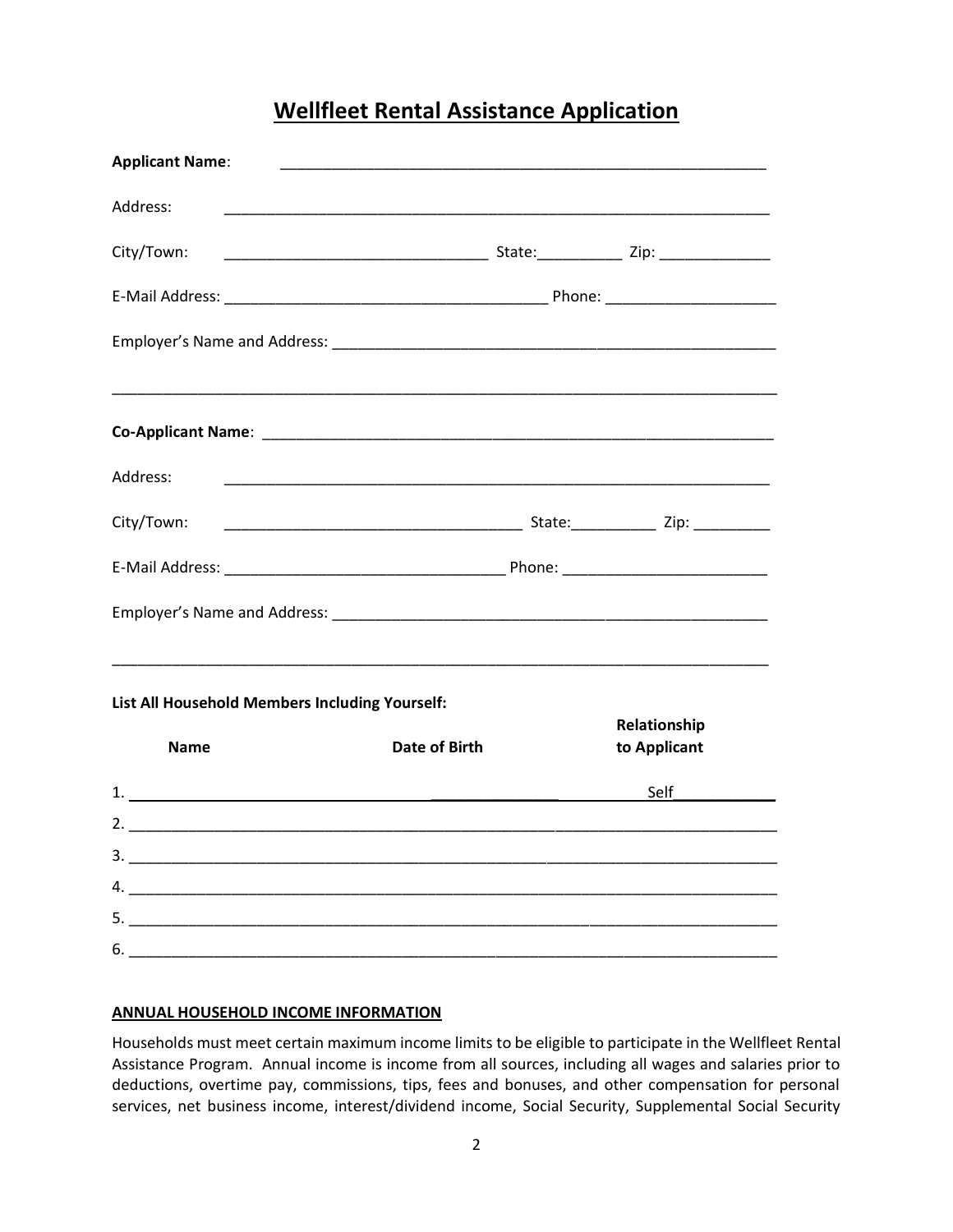Income, pension payments, disability income, unemployment compensation, alimony/child support, and veterans' benefits, for **all adult household members over the age of 18, unless the member is a full-time student.** Income for full-time students who are the head of household or spouse must be counted in annual income.

Please attach all third-party documentation for your sources of income (i.e. 4 weeks of paystubs, W-2, 1099-misc, copies of bank statements, social security statements, brokerage & securities holdings, virtual currency etc.)

|                               |                                                              | Annual Income (Applicant): Gross Income for the Past 12 Months: \$                                         |
|-------------------------------|--------------------------------------------------------------|------------------------------------------------------------------------------------------------------------|
|                               |                                                              |                                                                                                            |
|                               |                                                              |                                                                                                            |
|                               |                                                              | Phone: ___________________________Position ________________________Wages/Salary per week \$_______________ |
|                               | ADDITIONAL INCOME FROM OTHER SOURCES:                        |                                                                                                            |
|                               |                                                              |                                                                                                            |
|                               |                                                              |                                                                                                            |
|                               |                                                              | Annual Income (Co-Applicant): Gross Income for the Past 12 Months: \$                                      |
|                               |                                                              |                                                                                                            |
|                               |                                                              |                                                                                                            |
|                               |                                                              | Phone: __________________________Position _______________________Wages/Salary per week \$____________      |
|                               | ADDITIONAL INCOME FROM OTHER SOURCES:                        |                                                                                                            |
|                               |                                                              |                                                                                                            |
|                               |                                                              |                                                                                                            |
|                               | Childcare Expense Necessary for Employment: Annual Amount \$ |                                                                                                            |
| <b>Current Landlord: Name</b> |                                                              |                                                                                                            |
|                               | <b>Mailing Address</b>                                       |                                                                                                            |
|                               | <b>Email</b>                                                 |                                                                                                            |
|                               | <b>Telephone</b>                                             |                                                                                                            |
| <b>Current Monthly Rent:</b>  |                                                              |                                                                                                            |